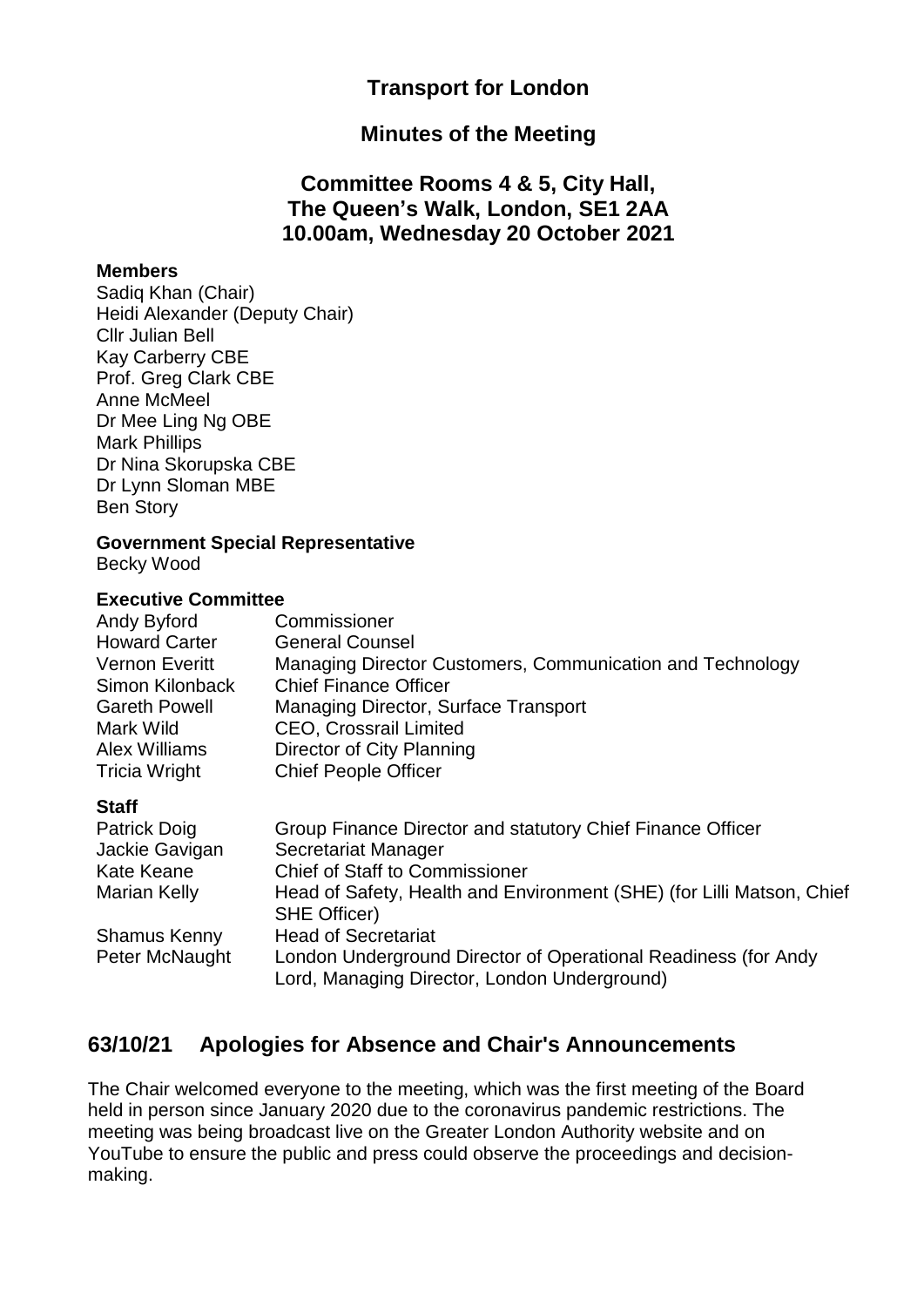Apologies for absence had been received from Bronwen Handyside and Dr Nelson Ogunshakin OBE. Dr Nina Skorupska CBE had given apologies for lateness, as she was giving evidence to the Transport Select Committee until 11.30am. Kay Carberry CBE would need to leave the meeting at 12 noon to attend another meeting outside of London. Peter McNaught was deputising for Andy Lord and Marian Kelly for Lilli Matson, as both were unable to attend the meeting.

The Chair welcomed back the Board Members that he had reappointed from September 2021 until September 2024 in his role as Mayor. Following an extensive open recruitment process, he would shortly announce new appointments that would further enhance an already very effective Board.

At the last meeting, the Chair reported on the outcome of the inquests into the tragic tram overturning at Sandilands on 9 November 2016, which saw the loss of the lives of seven people – Dane Chinnery, Donald Collett, Robert Huxley, Philip Logan, Dorota Rynkiewicz, Philip Seary and Mark Smith. The thoughts of everyone at TfL remained with their families and everyone affected. Following the inquests, the Senior Coroner had made a report on the Prevention of Future Deaths and TfL would respond by 17 November 2021. The Commissioner's Report contained further information and TfL would continue to do all that it could to ensure that such a tragedy did not happen again.

Last week, the Chair visited Coventry to launch London's new Electric Vehicle Infrastructure Strategy, to promote the Ultra Low Emission Zone (ULEZ) expansion from 25 October 2021 and to demonstrate how London's investment in green technology was generating good quality jobs across the UK. He met senior staff and employees at the London Electric Vehicle Company factory and Capita's ULEZ headquarters, where TfL's contracts directly resulted in the employment of 2,000 people across the West Midlands. He was grateful for the effort of all staff involved in helping to deliver his ambitious policies to reduce emissions from road transport in London.

102 transport staff had sadly lost their lives to coronavirus, and the families and loved ones of those who had died remained in everyone's thoughts at TfL. As the son of a bus driver, the loss was felt personally by the Chair. The contribution transport workers had made to London during the pandemic had been immeasurable, keeping the network running during extraordinary circumstances and enabling other key workers to get to work.

TfL had contacted the families of London's transport workers who had passed away to inform them of its proposal for a new permanent memorial in a pedestrian plaza on Braham Street, Aldgate, to be in place by summer 2022. The memorial would include a plaque paying tribute to the workers, benches to allow quiet reflection and remembrance and a cherry blossom tree. The tree provided a link to the new public garden of blossom trees in the Queen Elizabeth Olympic Park to commemorate all Londoners who lost their lives to coronavirus. It was hoped that the memorial would be a place where their loved ones could find solace, and be a reminder of their heroic work which made it possible for London to come through the pandemic by keeping the city moving. TfL would continue to do everything it could to keep transport workers and passengers safe.

Throughout the pandemic, TfL had closely followed the Government, World Health Organisation and Public Health England advice. TfL and its partners took early action to reduce the risks to staff and transport users, including enhanced cleaning regimes, protective screens and middle door boarding on buses and making masks available to staff. It commissioned an independent study from the University College London Institute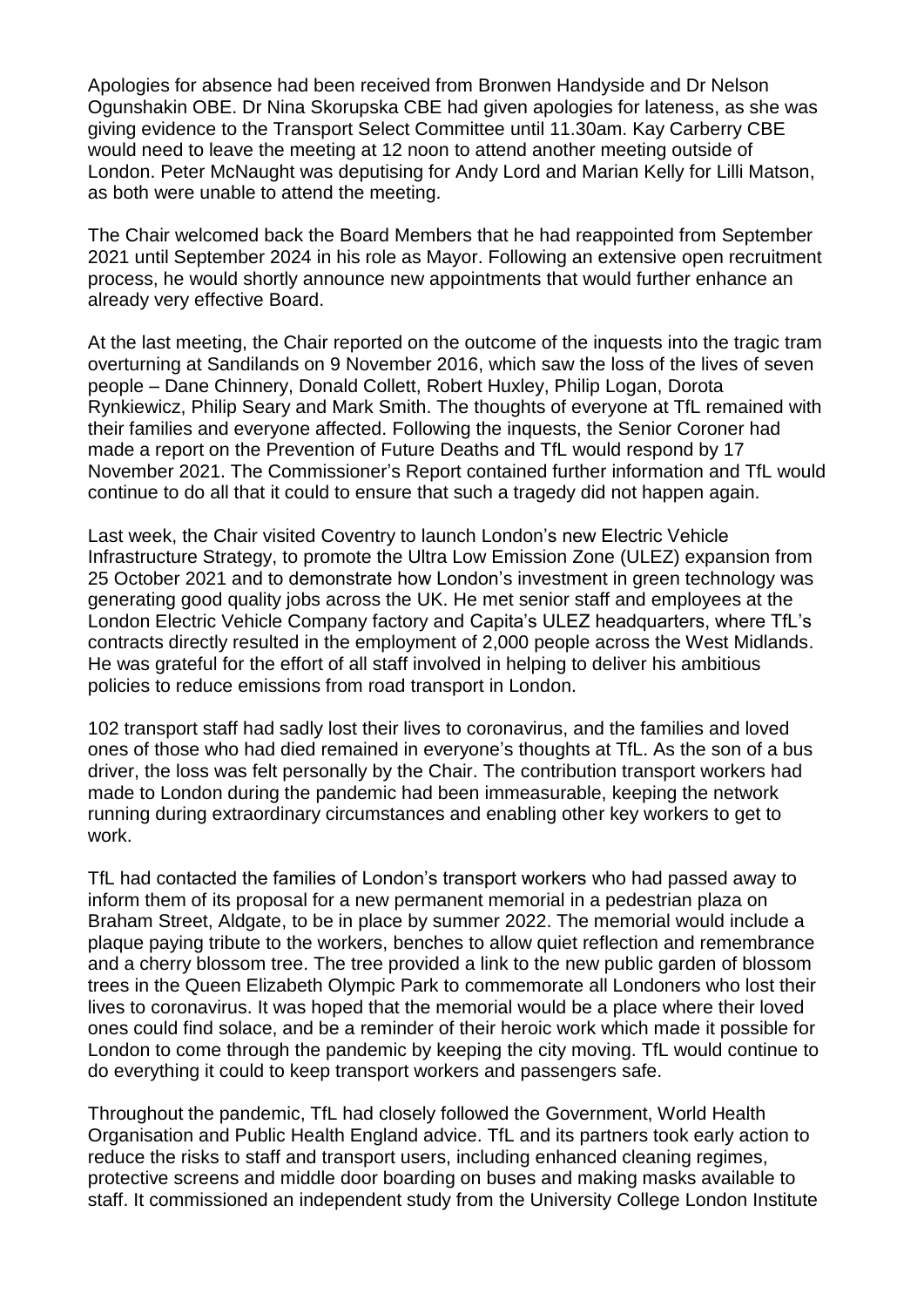of Health Equity in May 2020 to understand the impact of coronavirus on bus workers and ensure it was taking every possible measure to protect frontline staff. Despite the mandatory wearing of face coverings on public transport ending in July 2021, TfL had kept it as a condition of carriage on its services.

The Chair reminded those present that safety was paramount at TfL and encouraged Members to raise any safety issues during discussions on a relevant item or with TfL staff after the meeting.

# **64/10/21 Declarations of Interests**

Dr Lynn Sloman MBE had been appointed as the Chair of the Welsh Government's Roads Review Panel and her biography and register of interests had been updated.

All other Members confirmed that their declarations of interests, as published on tfl.gov.uk, were up to date and there were no additional interests that related specifically to items on the agenda.

# **65/10/21 Minutes of the Meeting of the Board held on 28 July 2021**

**The minutes of the meeting of the Board held on 28 July 2021 were approved as a correct record and the Chair was authorised to sign them.**

### **66/10/21 Matters Arising, Actions List and Use of Delegated Authority**

Howard Carter introduced the paper. Since the last meeting, there had been no use of Chair's Action. There had been one use of authority delegated by the Board in relation to the Finance Committee's approval of the updated Treasury Management Strategy 2021/22 and Treasury Management Policies. There had been one Mayoral Direction to TfL in relation to the financial support fund for Seven Sisters Market traders.

The paper sought authority in relation to two senior staff appointments which were matters reserved to the Board: it was proposed that Patrick Doig's interim appointment as statutory Chief Finance Officer be made permanent; and it was requested that authority be delegated to the Chair of the Audit and Assurance Committee to approve the future permanent appointment of the Director of Risk and Assurance.

Members noted the progress against the actions from previous meetings, as set out in Appendix 1 to the paper, most of which were completed.

#### **The Board noted the paper and use of delegated authority and:**

- **1 appointed the Group Finance Director, Patrick Doig, as the statutory Chief Finance Officer; and**
- **2 delegated authority to Anne McMeel, as Chair of the Audit and Assurance Committee, in consultation with the selected Interview Panel, to approve the future permanent appointment of the Director of Risk and Assurance.**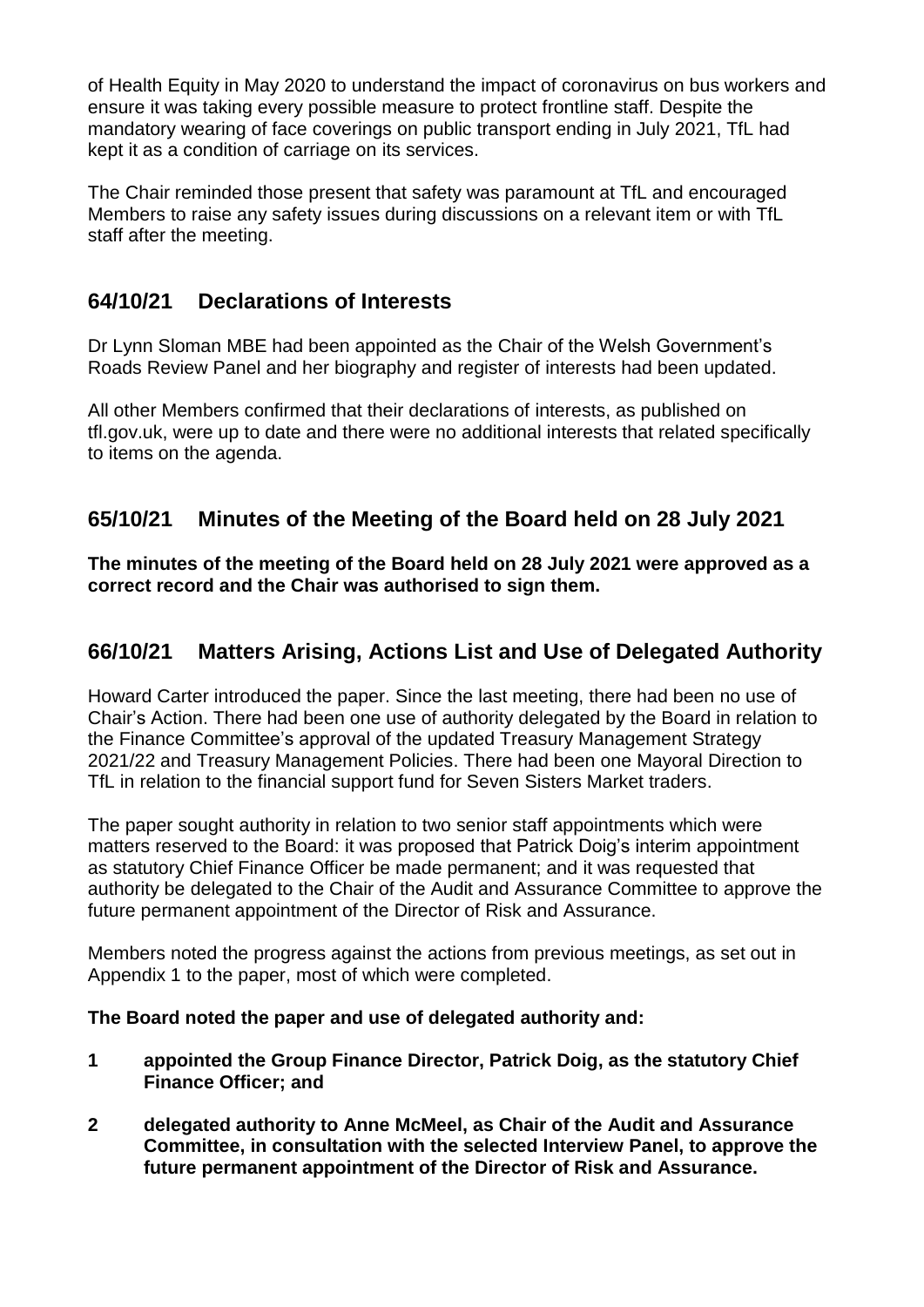# **67/10/21 Commissioner's Report**

Andy Byford introduced the report, which provided a review of the major issues and developments since the last meeting, and updated Members on significant projects and initiatives.

The key issues arising from the overview and discussion were:

- 1 As reported by the Chair, 102 colleagues had died as a result of Covid-19. TfL's thoughts remained with those colleagues who had tragically lost their lives and TfL continued to offer any support it could to their families and friends. There would be a memorial to recognise the critical role of transport workers during the pandemic and to ensure that those who died were never forgotten.
- 2 The Commissioner thanked all staff who had kept the city moving through this challenging period. TfL's Employee Assistance Programme remained available to all employees and their dependents to provide support, guidance, and information on a range of topics, including bereavement.
- 3 TfL remained focused on safety from Covid-19 and continued to take every possible step to create a safe environment for colleagues. Rapid testing services continued to be offered at facilities at King's Cross, Palestra, Baker Street, Pier Walk and Endeavour Square. By 6 September 2021, more than 6,300 employees had been tested and more than 2,800 home testing kits had been issued.
- 4 From 16 August 2021, anyone who received a self-isolation notification from NHS Test and Trace could continue to attend their place of work, provided they were fully vaccinated. For those unvaccinated, TfL had a Daily Contact Testing scheme in place, enabling colleagues to undertake supervised daily lateral flow tests at one of the test sites, and continued to offer vaccinations to staff through a series of pop up clinics.
- 5 As coronavirus restrictions were lifted, there was an increase in ridership with annual events returning to London over the summer period. The Commissioner thanked everyone involved with the successful planning and delivery of those events over the past few months, which had made a key contribution to the recovery of London.
- 6 In July 2021, TfL launched a campaign to safely encourage customers back to the network. The campaign highlighted the role that public transport played in enabling the lives of Londoners, linking public transport usage to the different destinations and activities it took people to and led with a clear, positive and encouraging message of: 'Welcome Back. Tube it. Train it. Bus it'. All the campaign messaging was underpinned by the Mayor's call to action of #LetsDoLondon.
- 7 TfL had taken steps to reassure customers that they could return to public transport in a safe manner. It continued to encourage and enable travel at quieter times, providing a better customer experience and maximising space on the network. The TfL Go app helped customers to plan their journeys using up to date data. TfL also engaged with key industry sectors, such as construction and office workers, to offer practical travel advice and support as employees returned to work. The recently launched Active Travel Guidance for Businesses provided tools and advice for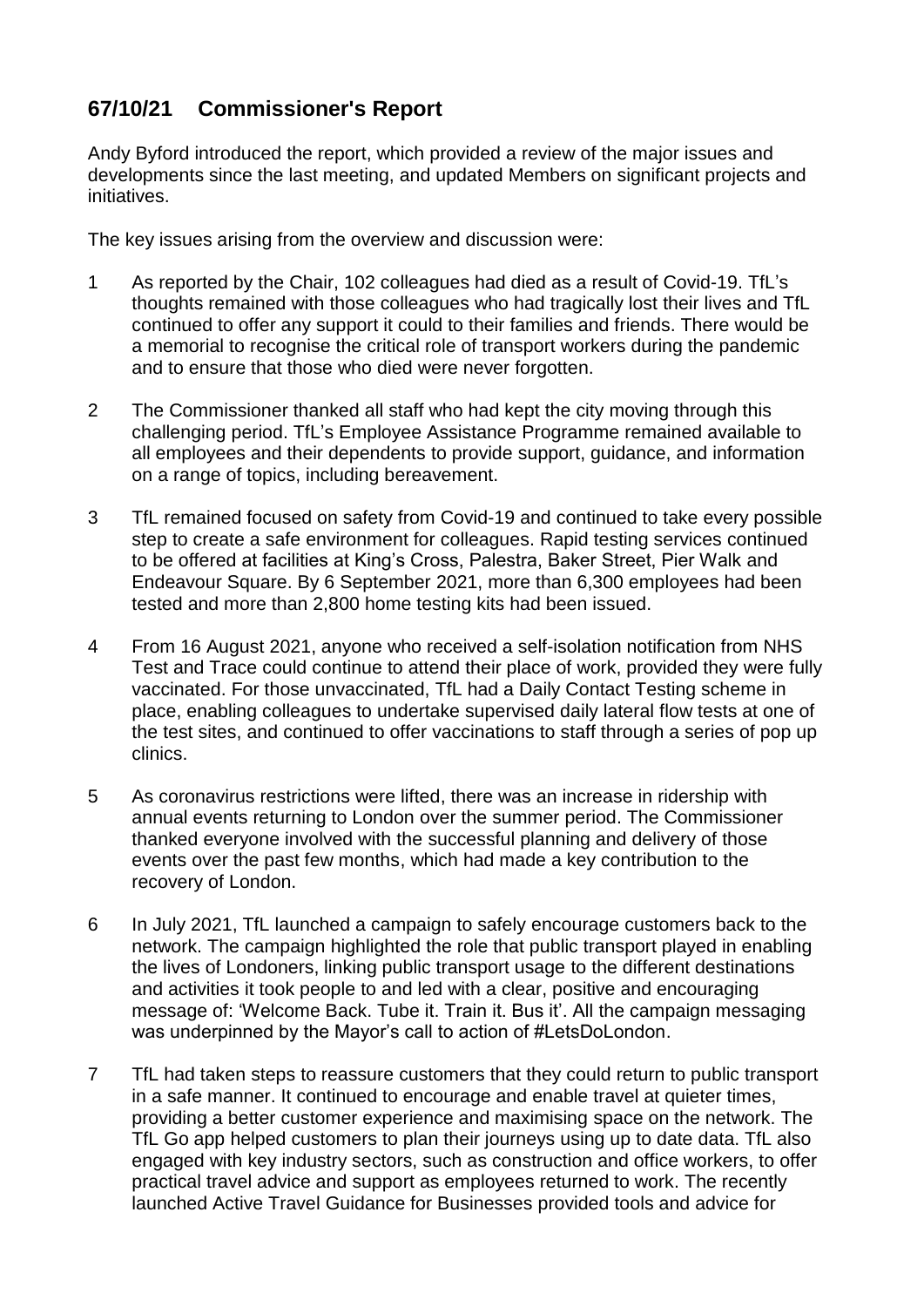business leaders to confidently encourage and enable their workforce to choose active travel options.

- 8 Vernon Everitt confirmed that the central London office repopulation had been impacted by the delay to the change in working from home message to July 2021. Due to summer holidays, many businesses put return plans on hold until September 2021 while they adapted their offices for the return. Ridership was increasing, with leisure travel returning faster than commuter travel.
- 9 TfL continued to ask the Government to make the wearing of face coverings a legal requirement on public transport. It was difficult to enforce this as a condition of carriage when customers knew there was no legal remedy or associated fine. TfL had increased the number of posters and reminder announcements on trains and buses and continued to use other protections for customers such as ventilation, hand sanitisation and anti-bacterial cleaning.
- 10 Following six years of construction, the Northern Line Extension opened to the public on 20 September 2021 and was the first major London Underground extension in the 21st century. Two new Zone 1 step-free Tube stations, Battersea Power Station and Nine Elms, brought those newly thriving areas of south London within 15 minutes of the West End and the city. The initial peak-time service of six trains per hour would increase to 12 trains per hour by mid-2022. The extension served a fast moving and developing part of the city and was supporting around 25,000 new jobs and more than 20,000 new homes. In addition, construction of the extension boosted the UK economy and supported around 1,000 jobs, including 79 apprenticeships.
- 11 To celebrate the opening, the Commissioner attended a media launch alongside the Mayor and Secretary of State for Transport, travelling on a passenger train from Nine Elms to Battersea Power Station. He addressed the audience of more than 60 stakeholders at the Turbine Theatre in Battersea, along with the Deputy Mayor for Transport, Heidi Alexander, and outlined how investment in transport infrastructure could help unlock new homes and new jobs across the city, especially in the run-up to the opening of the Crossrail railway in the first half of next year.
- 12 On 25 October 2021, the existing central London Ultra Low Emission Zone (ULEZ) would be expanded up to the North and South Circular roads, building on the transformational impact that ULEZ had already had on air pollution in London. A significant campaign of adverts, social media, letters to owners of non-compliant vehicles within the zone and roadside posters had been undertaken.
- 13 The ULEZ expansion was a vital step towards improving air pollution, which remained the biggest environmental risk to the health of all Londoners, especially with pollution levels returning to pre-pandemic levels across the Capital. The Commissioner thanked the teams who had worked hard over the past two years to deliver the expansion.
- 14 Excellent progress was being made on the Crossrail project, with the Elizabeth line still on target to open in the first half of 2022. The Commissioner met with the senior Crossrail team every day and had a close-up view of the programme and progress. He was very proud of the effort being made to finish the job as quickly and safely as possible.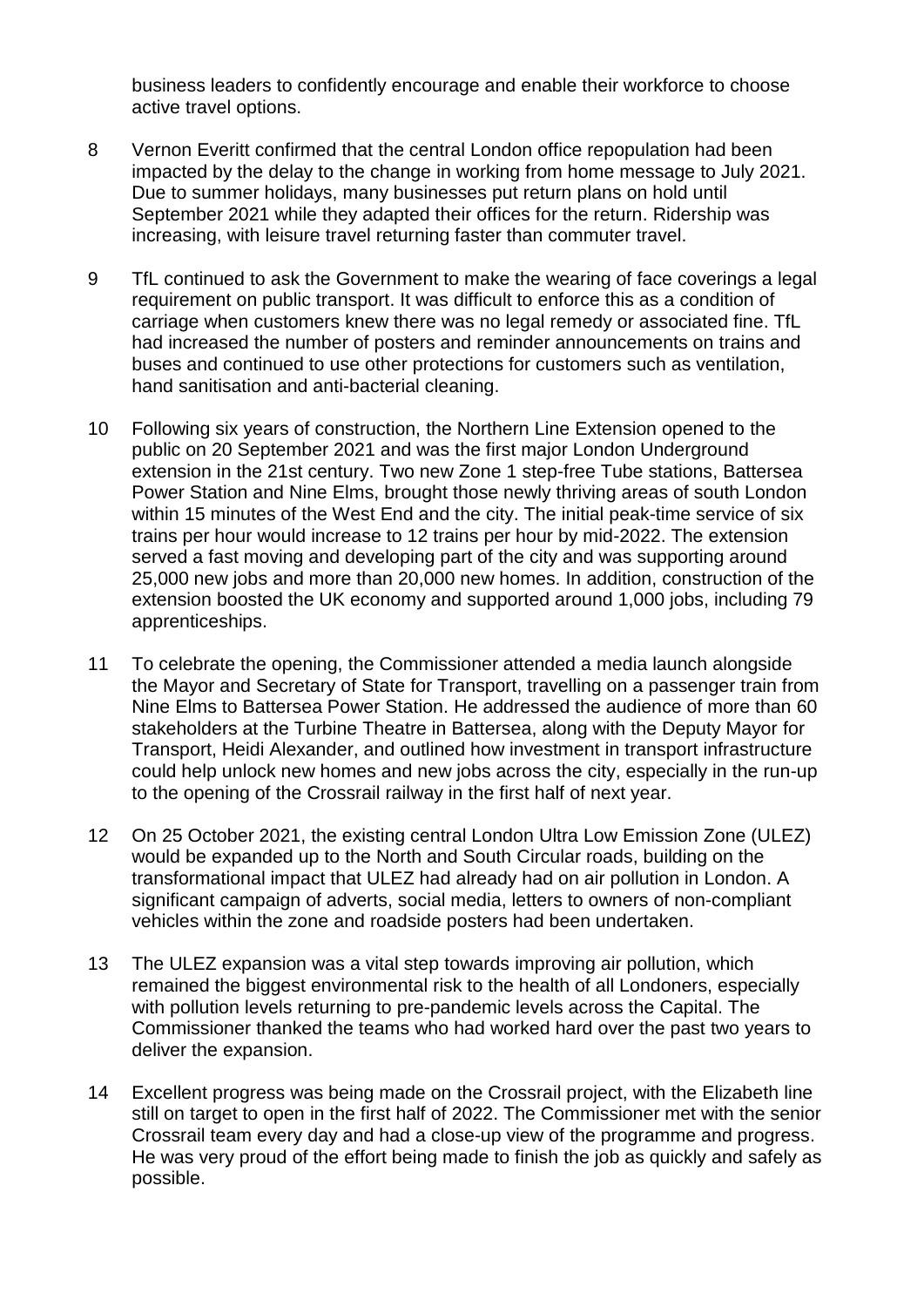- 15 In August 2021, both Paddington and Whitechapel stations were handed over to TfL, with the final integration of Abbey Wood station taking place on 30 September 2021. The remaining stations at Canary Wharf and Bond Street were progressing well. Forthcoming Trial Operations would be the final period of testing to ensure readiness for revenue service before welcoming Londoners to the line next year. The Elizabeth line would play a key role in TfL and London's recovery, more updates would be shared towards the end of 2021.
- 16 It was announced last week that the Night Tube would be returning in time for the busy Christmas period after being suspended since March 2020 due to the coronavirus pandemic. Services on the Central and Victoria lines would run throughout the night on Fridays and Saturdays from 27 November 2021, providing more options for customers who needed to travel at night either for leisure or for work, while also making journey times shorter and offering safer routes home for women, girls and all Londoners. These lines were previously two of the busiest lines on the Night Tube network and provided crucial links between large parts of London and the centre of the city. Restoring night running on the lines would also help businesses such as bars, clubs and restaurants as London's night-time economy continued to recover.
- 17 In September 2021, TfL launched its Vision and Values, which set out its long-term vision for the next era of TfL. It was designed and informed by colleagues at every level and was a culmination of what staff thought TfL's future should look like and how they should work together to achieve it. 1,700 survey responses were gathered, with over 100,000 views on posts on Yammer, and over 1,000 colleagues contributed to either a group or event. From this, four roadmaps were created to chart next steps; colleague, customer, finance and green; each with measurable ambitions and clear actions. A copy of the Vision and Values would be circulated to all Board Members. **[Action: Secretariat]**
- 18 On behalf of TfL, the Commissioner congratulated the Mayor on his appointment as Chair of the C40 Cities global network of Mayors taking urgent action to tackle climate change around the world.
- 19 Gareth Powell confirmed that safety work was in progress against the original list of 73 junctions that required improvements for cyclists, some of which had now been incorporated into wider schemes. There was an ongoing programme of work and analysis carried out on safety at junctions and link roads and sustained funding was required, as there was a pipeline of schemes coming forward that needed to progress to delivery. An update including timeframes would be considered at a future meeting of the Safety, Sustainability and Human Resources Panel.

#### **[Action: Gareth Powell]**

20 TfL was doing all it could to increase safety for women and girls in the taxi and private hire trade. Improvements had been made to the driver training module to enhance understanding of the standards and appropriate behaviour expected, as well as their safeguarding role. Trained officers carried out safety checks on the street and with operators to ensure accurate records of drivers were held. Appropriate licensing action was taken when offences were known of and processes were followed-up.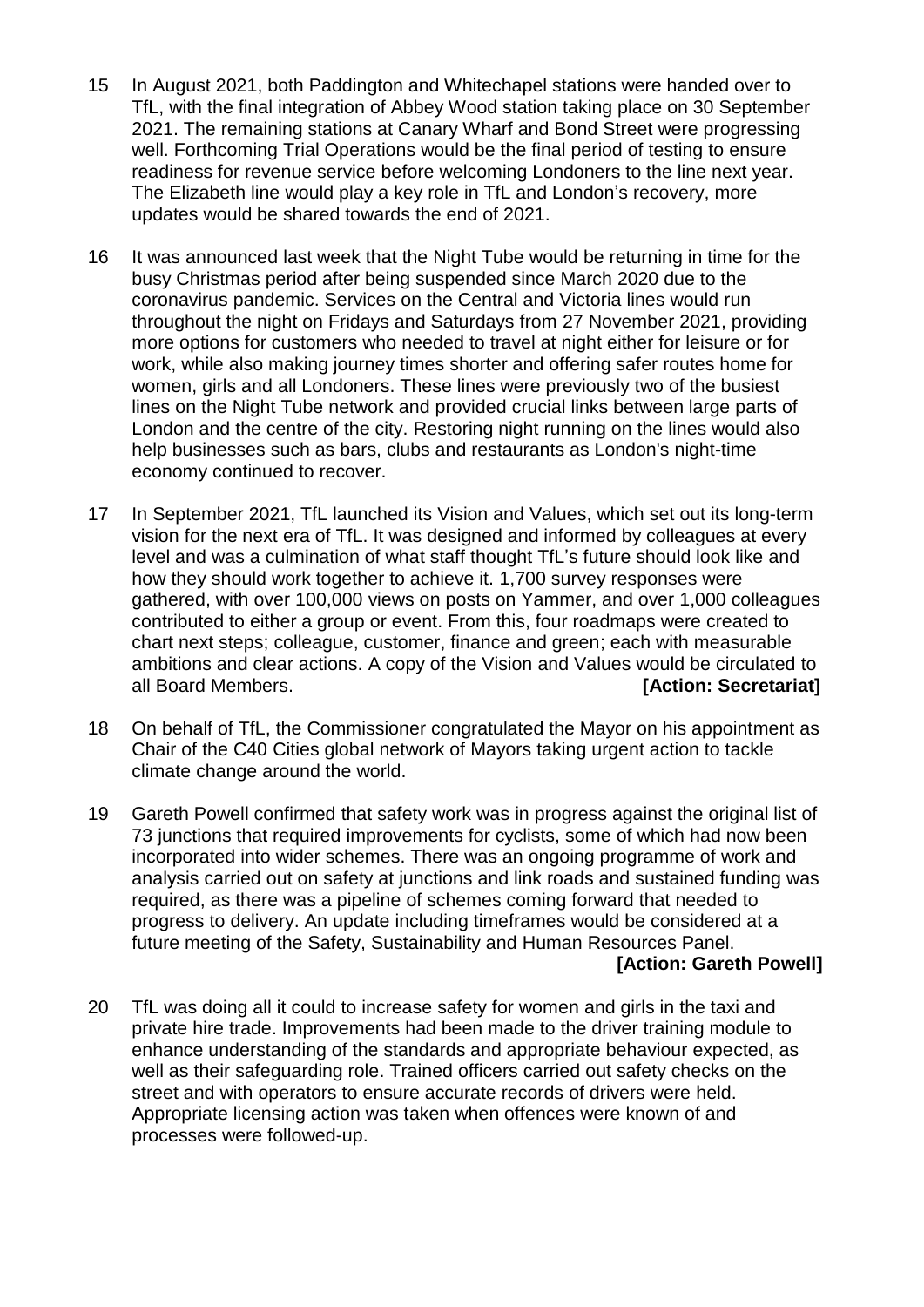- 21 Vernon Everitt confirmed that a specific hard-hitting campaign would be launched on 27 October 2021 to tackle sexual harassment on public transport. It spelt out what was not acceptable behaviour for women and girls to experience on the network and was targeted at perpetrators, as well as encouraged reporting. The impact of the comprehensive programme to improve safety for women and girls travelling on the network would be scrutinised and the outcomes would be brought back to a future meeting of the Safety, Sustainability and Human Resources Panel. **[Action: Vernon Everitt]**
- 22 Gareth Powell confirmed that TfL was pushing ahead to adopt intelligent speed control for its own bus fleet and the wider fleet. It was engaging with fleet operators and the insurance trade on the business case for the instigation of proper speed controls. He would consider what more could be done on conditions and wider speed controls to help enforce speed limits and this would be covered in the regular bus safety updates to the Safety, Sustainability and Human Resources Panel.
- 23 Gareth Powell confirmed that the private use of e-scooters was illegal on public roads and footways as TfL's trial was the only legal way to ride e-scooters in London currently. Users were required to hold a provisional licence and undertake mandatory training and the e-scooters were speed limited and their use carefully controlled and monitored. There had been seven serious injuries to date. Data use was shared with the boroughs and lessons learnt would be shared with the Government to inform any plans to legalise their use in future. An enhanced Santander scheme with e-bike provision was planned for summer 2022.
- 24 Gareth Powell updated the Board on an incident at Enfield Town station on 12 October 2021. A London Overground train, travelling at slow speed, failed to stop and collided with buffers at the end of the platform, causing it to partially derail. There were no resulting injuries requiring hospital treatment and services restarted the following morning. An investigation was underway and any developments and lessons learnt would be considered by the Safety, Sustainability and Human Resources Panel. *CON* **EXECUTE:** *CON* **EXECUTE: CON EXECUTE: CON EXECUTE: CON EXECUTE: CON EXECUTE: CON EXECUTE: CON EXECUTE: CON EXECUTE: CON EXECUTE: CON EXECUTE: CON EXECUTE**
- 25 The Chair expressed his thanks to Heidi Alexander for her extremely hard work and long hours over the last 18 months of the pandemic to support and challenge the transport team. He also thanked Andy Byford for his exceptional work since starting in the role of Commissioner in the midst of the pandemic.

#### **The Board noted the Commissioner's Report.**

### **68/10/21 Elizabeth Line Operational Readiness and Crossrail Update**

Andy Byford introduced the item, which provided an update on the status of the remaining work on the Crossrail project and of the readiness for the operations and maintenance of the railway after handover from Crossrail.

Mark Wild provided an update on progress. Focus remained on ensuring that the final stage of the project was delivered safely. Learnings from two recent reported accidents would help inform corrective measures going forward. The health and safety elements of the transition planning were being defined, including arrangements for the management and interface coordination between stakeholders and final project works. Contractor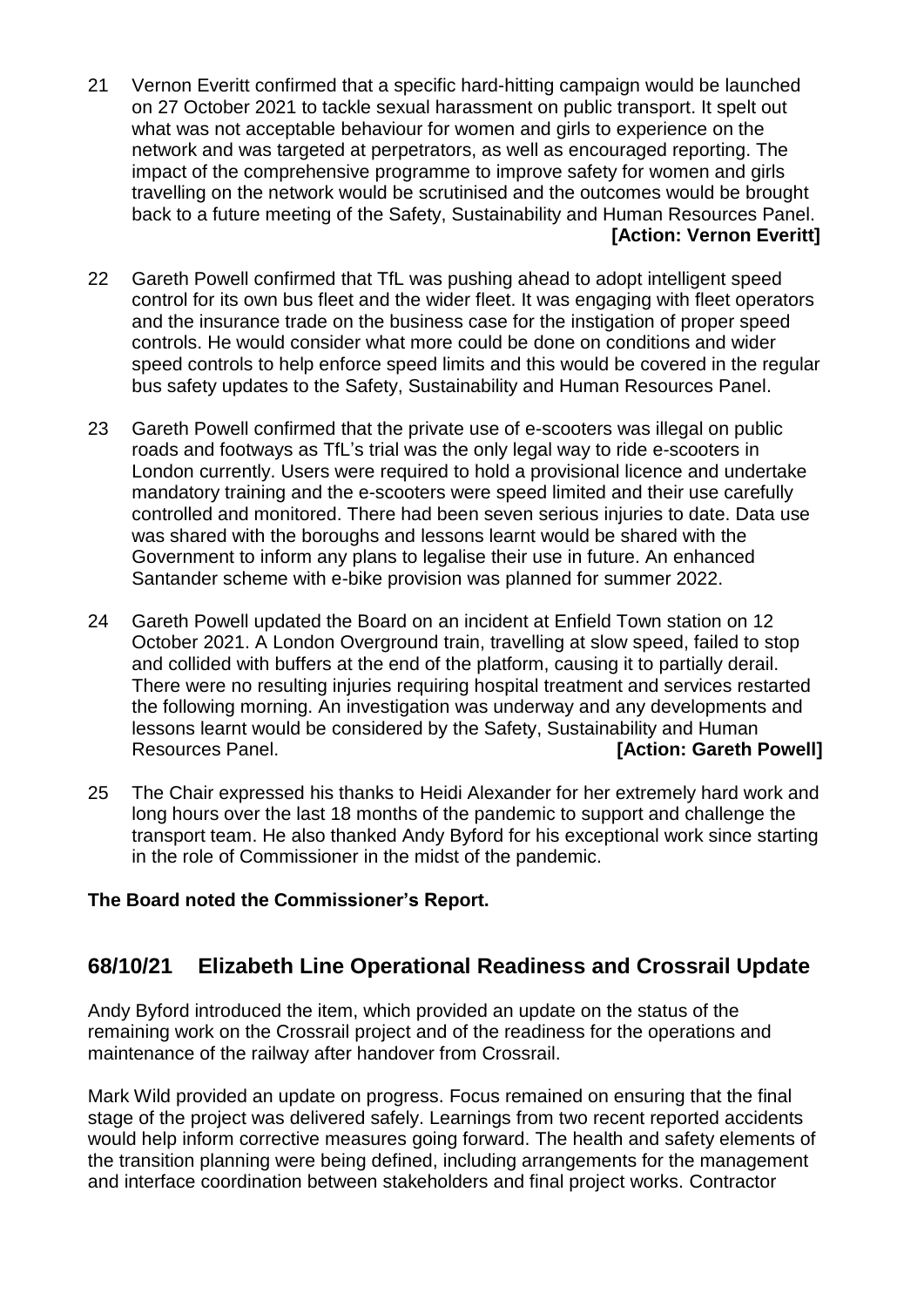safety performance remained a key area of focus as part of any revised governance structure.

The project completed an 18-day blockade in July 2021. During this period, Trial Running services were suspended to allow work activity to proceed uninterrupted. The successful blockade reduced the number of remaining intrusive activities in the tunnels and stations with productivity at 95 per cent. The significantly reduced number of items that remained were being reprofiled and would be completed in the coming months. During autumn 2021, a further blockade would take place including the commissioning of the tunnel ventilation system upgrade works.

The delivery control schedule had been agreed and formed the refreshed baseline for all future reporting. It covered all remaining work through the opening of the central section and full Elizabeth line services from Reading and Heathrow through the central section to Shenfield and Abbey Wood.

Trial Running resumed following the blockade with 12 trains per hour in operation in the central operating section. As expected with a new system, several issues were identified with the infrastructure and signalling, some of which required the implementation of temporary operational restrictions. Many of the issues related to known issues in the current software configuration and were expected to be resolved with the ELR100 software release later in the year.

The final railway integration tests to ensure all the components worked together seamlessly would be completed during the remaining Trial Running period.

On Elizabeth line operational readiness, a countdown process had been established as a control mechanism to monitor progress prior to passenger service to ensure that the configuration of the railway and the entry criteria for Trial Operations was defined, approved and achieved.

Operational hours would increase during Trial Operations, allowing for stress testing of the system and the next significant objective of improving the process of moving between operational and maintenance activities.

Good progress continued on the training and assessment programme.

The Crossrail stations at Paddington (6 August), Whitechapel (23 August) and Abbey Wood (1 October 2021) had been handed over to TfL. Whitechapel was also step-free accessible. The next station to be handed over in autumn 2021 was Canary Wharf, where final modifications to the safety systems were being carried out. Bond Street had met its requirements to support Trial Operations and works continued at the station.

Network Rail completed works at Southall on 26 August 2021 and at Hayes & Harlington on 14 September 2021; the fifth and sixth stations to be upgraded. As well as providing step-free access, other station improvements works included new ticket machines and clearer customer information delivery. Station improvements at Ilford and Romford were expected to be completed in early 2022.

TfL Rail continued to deliver a good service with the public performance measure beating target during Period 5, which was second best in the industry with only Merseyrail performing better. The east section of the line achieved 97.2 per cent of trains meeting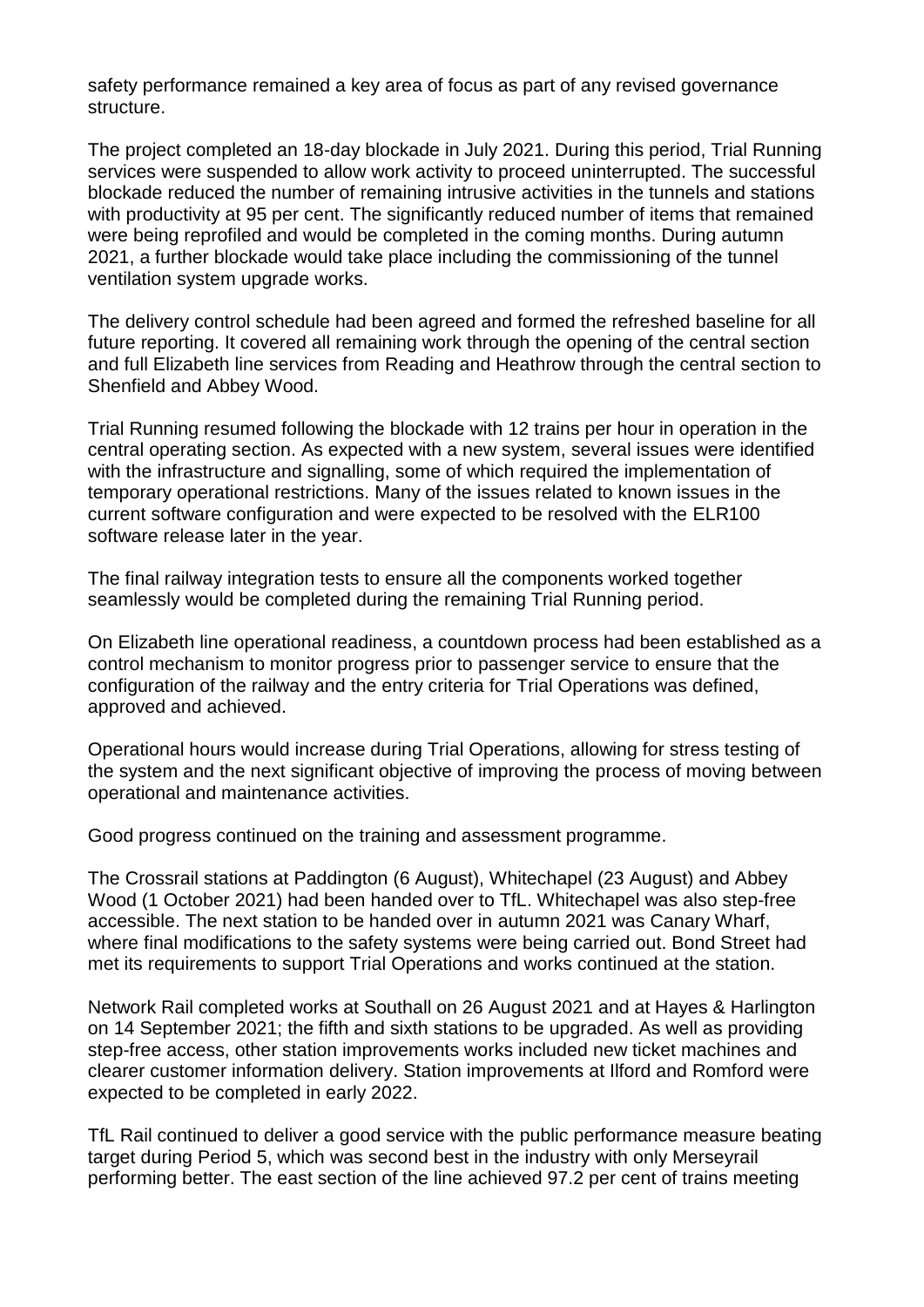their reliability target, with the west section achieving 93.6 per cent, and the overall trend continued to be better than target at 95.4 per cent.

Crossrail was in the complex final stage of delivery of the Elizabeth line and the project remained on course for the scheduled opening of the railway to passengers in the first half of 2022.

#### **The Board noted the paper.**

### **69/10/21 Finance Report – Quarter 2, 2021/22**

Simon Kilonback introduced the paper, which set out TfL's financial results to the end of Quarter 2, 2021/22 - the year-to-date ending 18 September 2021. Variances were shown against the Revised Budget approved by the Board on 28 July 2021. The Revised Budget target included the funding from Government as part of the 1 June 2021 agreement, reflecting the revenue top-up mechanism.

Total passenger income was £1,250m in the year to date, £120m lower than target, but over £500m higher than the same time last year. Overall journeys were 66 per cent of pre-pandemic levels in the latest period, compared to a target of 75 per cent. There was continued strong growth on buses with demand around 70 per cent of pre-pandemic levels, and Tube journeys were increasing reaching 59 per cent, but short of the 77 per cent target. Tube journey growth was strongest from the inner and outer suburbs and in weekend travel. City journeys were around 48 per cent of pre-pandemic levels, with rail terminus journeys also up to 55 per cent, showing the return to offices picking up but lower than anticipated.

On London Underground, passenger income was £584m in the year to date, £114m lower than Budget and £304m higher than last year. Operating costs were £937m in the year to date, £7m lower than Budget. The net cost of operations was a deficit of £745m, £43m lower than Budget driven by the passenger income downside, but £173m better than last year. Capital expenditure for total renewals and new capital investment was 135m, £18m lower than Budget. There was slippage across renewals programmes, with spend behind forecast following earlier delays to the funding agreement.

On buses, streets and other operations, journeys and passenger income was £469m in the year to date, £8m lower than Budget and £181m higher than last year. As with the Tube, bus journey recovery was strongest in the outer and inner boroughs, with slightly slower demand in central London. London boundary areas were showing a very strong recovery, with journeys ranging from 80-90 per cent of pre-pandemic levels. Operating costs were £1,299m in the year to date, £3m lower than Budget. The net cost of operations was £619m, £16m better than Budget and £232m better than last year. Capital expenditure for total renewals and new capital investment was £87m, £11m lower than Budget. There was slippage across Ultra Low Emission Zone (ULEZ) expansion camera spend and Old Street Roundabout non-critical works.

Bringing movements together on the operating account had seen a combination of lower revenue and lower costs, resulting in £4m decline of net cost of operations excluding Government funding and revenue top-up funding. This was £540m better than last year, driven by increases in passenger revenue and other operating income.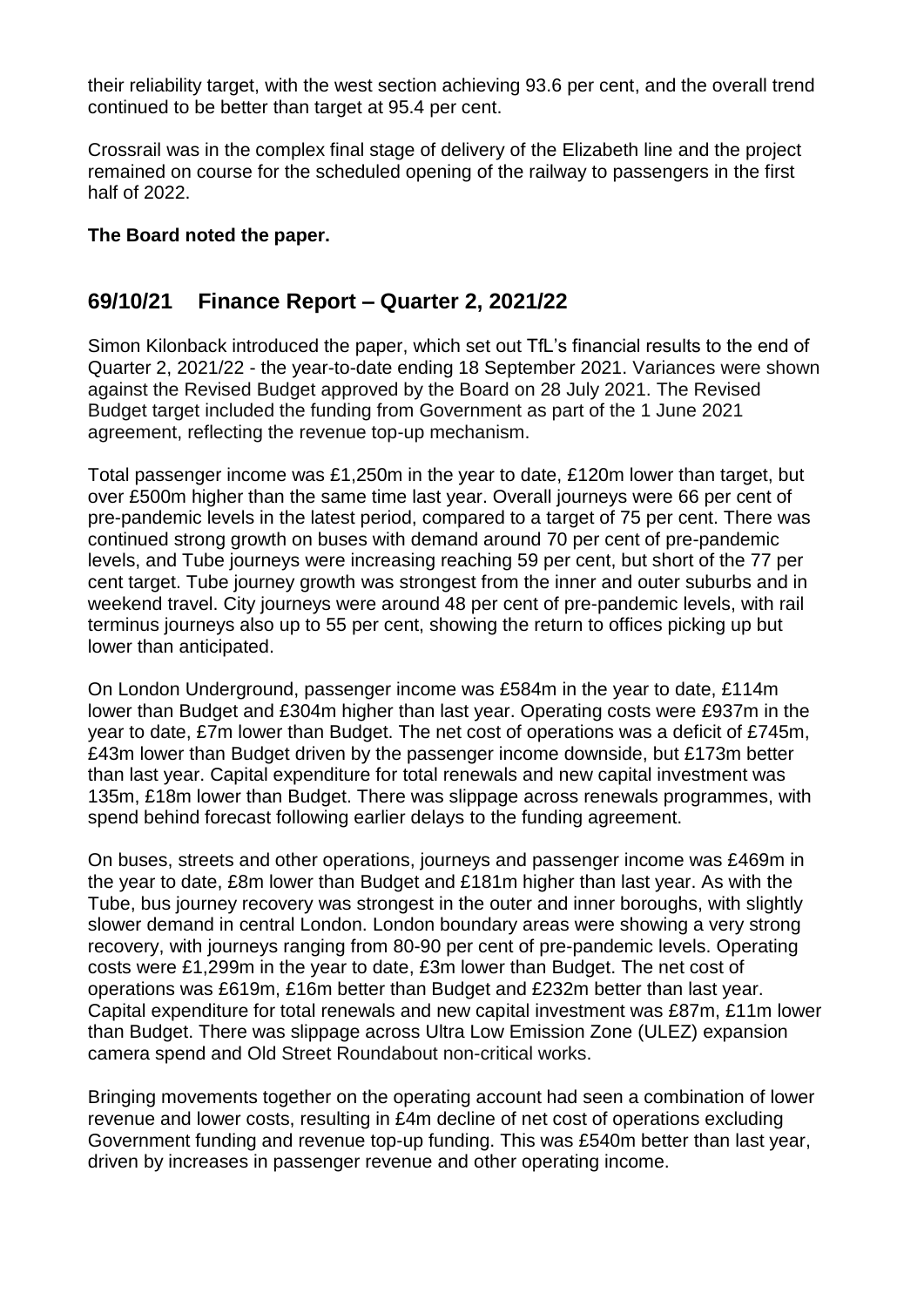Operating costs were £67m lower than Budget as a result of: underlying cost improvements from efficiencies and cost reductions; timing differences and deferred spend on projects; and contingency and accounting changes. Costs were £83m higher than last year, due to additional Elizabeth line costs and bus costs.

On the Group capital account, total capital spend excluding Crossrail was £559m, £72m lower than Budget but £133m higher than last year, when projects were paused as a result of social distancing measures and working from home guidance. Project spend was lower across most programmes, largely driven from the stop-start nature of funding agreements and TfL being unable to plan sufficiently far ahead. Property and asset receipts were £32m lower than Budget, a result of disposals of Lillie Bridge depot, Woodside Park, 100 Whitechapel and Holland Road.

Cash balances were just over £1.7bn at the end of the period, £57m lower than Budget. Balances had remained fairly stable since the funding agreement with Government was finalised. TfL's current funding agreement covered the period 1 June to 11 December 2021. Without further Government funding, the latest cash forecast showed balances would fall to between £700-800m by year end, £500m lower than the minimum cash requirement of £1.2bn which equated to 90 days operating costs. Cash balances were the only mechanism available to manage risk and to reassure lenders and creditors of TfL's liquidity.

On revenue trends, significant growth was forecast from mid-July 2021 following the removal of Government restrictions. While there were increases in demand, these had not come at the rate expected. The journey forecast factored in some expected decline in growth as a result of a possible return of social distancing measures and working from home during winter. The extent and timescale of this was extremely uncertain, during which time TfL did not have a funding agreement in place, so any loss in revenue would directly impact cash levels.

Key financial risks to TfL were: the ULEZ expansion from late October 2021 and volume uncertainty; future income from passenger journeys; and rising inflation, increased employers National Insurance and rising fuel costs from next year.

Simon Kilonback confirmed that the reforecasting of figures on passenger demand to the end of this financial year and next year was underway, as part of the Greater London Authority budget process. Uncertainty over the future pattern of work would take time to become clear so TfL would continue to work with Government on a revenue risk mechanism that allowed for the right level of transport services to support passenger recovery into the next year.

Andy Byford confirmed that TfL appreciated the funding support received from Government to date and that it would continue to need revenue support for operating costs until 2023/24. He was pressing to start the discussions with Government imminently to ensure proper understanding of the issues as the current funding arrangement expired on 11 December 2021. An update on progress with the funding negotiations would be provided to Members as soon as possible.

#### **The Board noted the report.**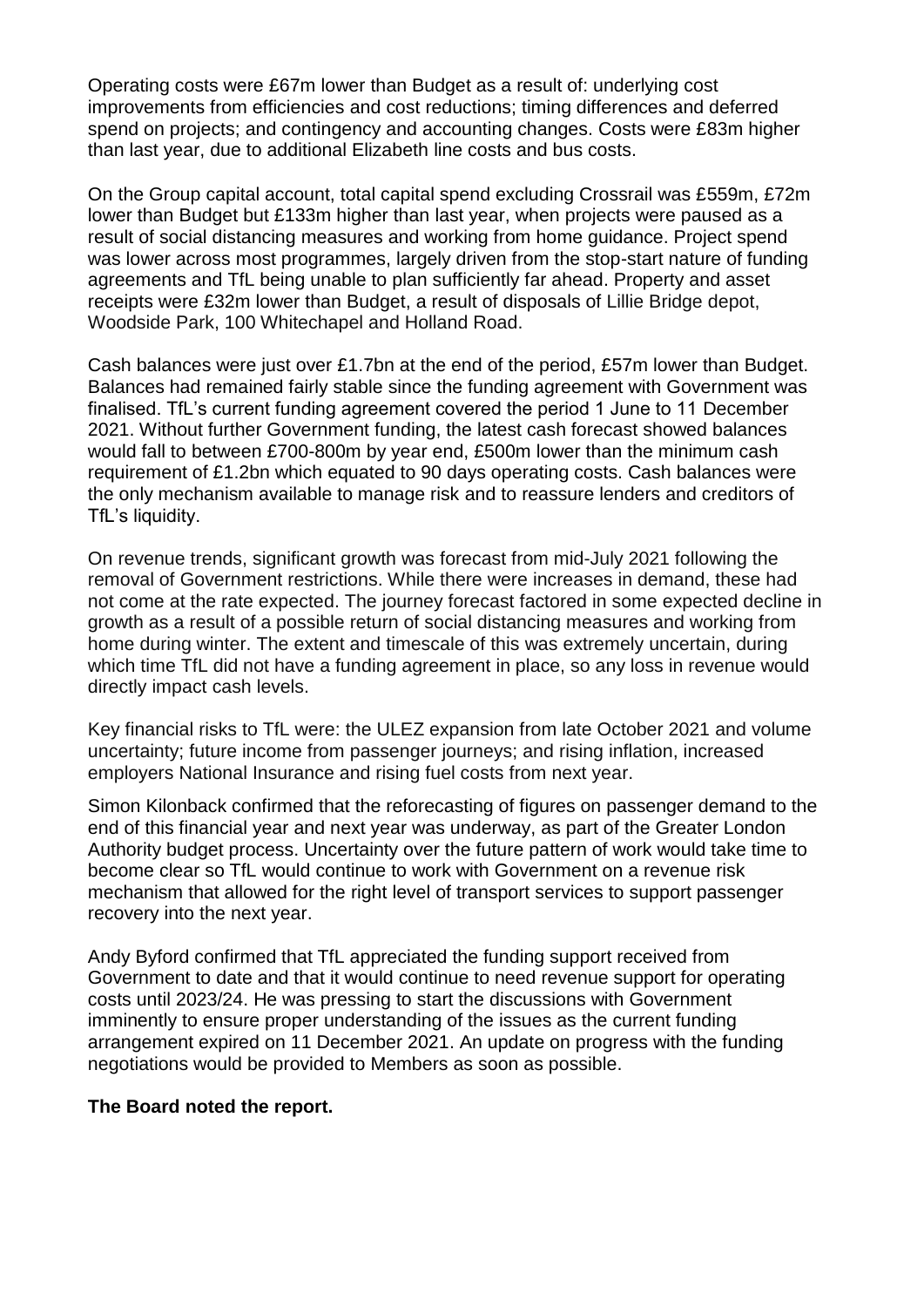### **70/10/21 Report of the meeting of the Safety, Sustainability and Human Resources Panel held on 14 September 2021**

In the absence of the Chair, Mark Phillips introduced the item.

At the time of the meeting, 95 people who worked on the transport network had sadly lost their lives to Covid-19 since the start of the pandemic, which had now risen to 102 colleagues, as previously reported.

The Panel discussed two notable road safety incidents that had occurred; the death of a person cycling at Holborn gyratory involving an HGV and a collision between two buses at Victoria bus station which resulted in two serious injuries and a fatality. As previously reported, TfL was working with local councils to improve junction safety.

The Panel considered the Sustainability Report and Corporate Environment Plan that were published at the end of September 2021. It also looked forward to receiving the outcome of the launched Viewpoint staff survey when available.

#### **The Board noted the report.**

## **71/10/21 Report of the meeting of the Audit and Assurance Committee held on 15 September 2021**

The Chair of the Committee, Anne McMeel, introduced the item.

The Committee considered the final Annual Audit Letter and a comment was made on the need for a long-term funding agreement to allow TfL to operate good value for money processes. It agreed to participate in the national external audit process for the appointment of external auditors going forward.

The Committee also discussed the Enterprise Risk of a major security incident and received a presentation on cyber security from the newly appointed Head of Cyber Security on the roadmap to help build on resilience in that area.

#### **The Board noted the report.**

### **72/10/21 Report of the meeting of the Elizabeth Line Committee held on 30 September 2021**

The Chair of the Committee, Heidi Alexander, introduced the item.

The main project status issues and Elizabeth line readiness had been covered earlier in the meeting. The Committee received a presentation from the Project Representative who congratulated the team on the progress being made and highlighted the risks remaining.

The Committee would meet informally with the senior team before the next meeting to understand the detail of entry into Trial Operations.

#### **The Board noted the report.**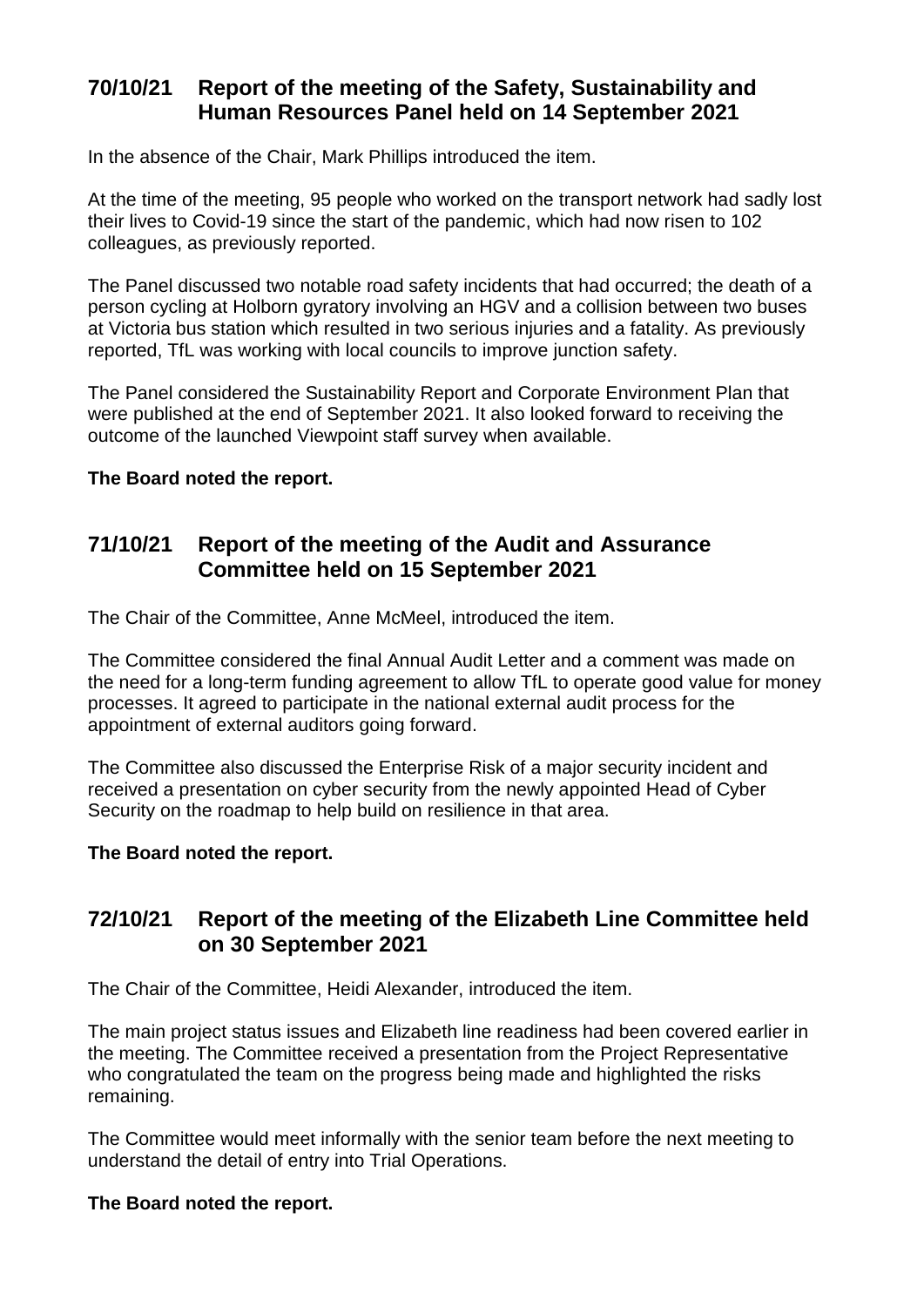# **73/10/21 Report of the meeting of the Finance Committee held on 6 October 2021**

The Vice-Chair of the Committee, Ben Story, introduced the item.

The Committee discussed the latest financial performance results and was focussed on the impacts of inflation, the re-forecasting process and financial risks going forward. At the time of the meeting, cash balances were just over £1.6bn and were forecast to fall lower than the minimum cash requirement of £1.2bn without further Government funding. Moody's credit rating downgrade and affirmed negative outlook had increased the cost of borrowing and constrained TfL's ability to operate. The Committee exercised its delegated authority and approved the updated Treasury Management Strategy 2021/22 and the Treasury Management Policies.

The Committee also considered the update on funding of TTL Properties Limited, which sought to use TfL land to deliver much needed housing in London and to generate additional revenue, and was operating within a strong commercial discipline using a funding model that was common in the property market.

The update on procurement of the Power Purchase Agreement for operational assets reflected on the recent significant changes in the energy markets and on the issues and proposed options in future procurements to alleviate risks.

The Spending Review Submission to Government took account of new realities for the economy nationally, and TfL's planned spend for enhancements and extensions was down by £5.7bn over 10 years to fit the new environment. The submission demonstrated that TfL could support the Government's recovery, decarbonisation and levelling up agenda.

#### **The Board noted the report.**

### **74/10/21 Report of the meeting of the Customer Service and Operational Performance Panel held on 7 October 2021**

The Chair of the Panel, Dr Mee Ling Ng OBE, introduced the item.

The Panel was pleased that customer care metrics and operational performance continued to be maintained during a difficult year. It discussed the challenge to normalise the wearing of face coverings on the network.

The Panel considered an update on recent adverse weather impacts on the network, particularly the flooding incidents, and thanked staff who had worked hard to continue operations. It also received an update on encouraging customers back to the network which it would continue to revisit as the recovery progressed.

On the Enterprise Risk update on disparity leading to unfair or unequal outcomes for staff and customers, the Panel agreed that the new Director of Diversity, Inclusion and Talent, Marcia Williams, would develop a comprehensive inclusion programme and recommended that the Board receive a briefing when the work was completed.

**[Action: Tricia Wright / Marcia Williams]**